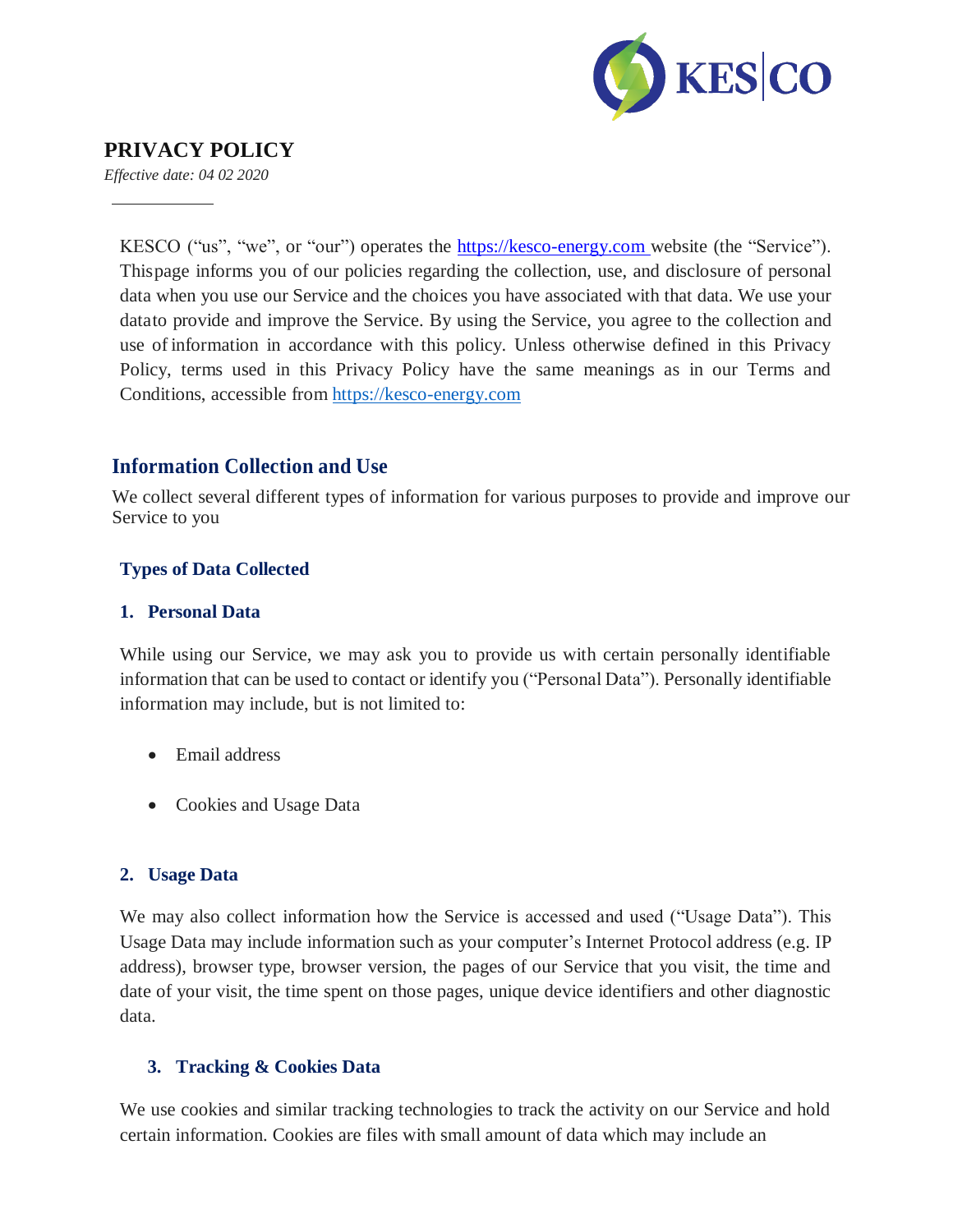

anonymous unique identifier. Cookies are sent to your browser from a website and stored on your device. Tracking technologies also used are beacons, tags, and scripts to collect and track information and to improve and analyze our Service. You can instruct your browser to refuse all cookies or to indicate when a cookie is being sent. However, if you do not accept cookies, you may not be able to use some portions of our Service.

Examples of Cookies we use:

- **Session Cookies**. We use Session Cookies to operate our Service.
- **Preference Cookies**. We use Preference Cookies to remember your preferences and **various settings.**
- **Security Cookies**. We use Security Cookies for security purposes.

### **Use of Data**

Around the World uses the collected data for various purposes:

- To provide and maintain the Service
- To notify you about changes to our Service
- To allow you to participate in interactive features of our Service when you choose to do so
- To provide customer care and support
- To provide analysis or valuable information so that we can improve the Service
- To monitor the usage of the Service
- To detect, prevent and address technical issues

### **Transfer of Data**

Your information, including Personal Data, may be transferred to — and maintained on computers located outside of your state, province, country or other governmental jurisdiction where the data protection laws may differ than those from your jurisdiction. If you are located outside Kosova and choose to provide information to us, please note that we transfer the data, including Personal Data, to Kosova and process it there. Your consent to this Privacy Policy followed by your submission of such information represents your agreement to that transfer. Around the World will take all steps reasonably necessary to ensure that your data is treated securely and in accordance with this Privacy Policy and no transfer of your Personal Data will take place to an organization or a country unless there are adequate controls in place including the security of your data and other personal information.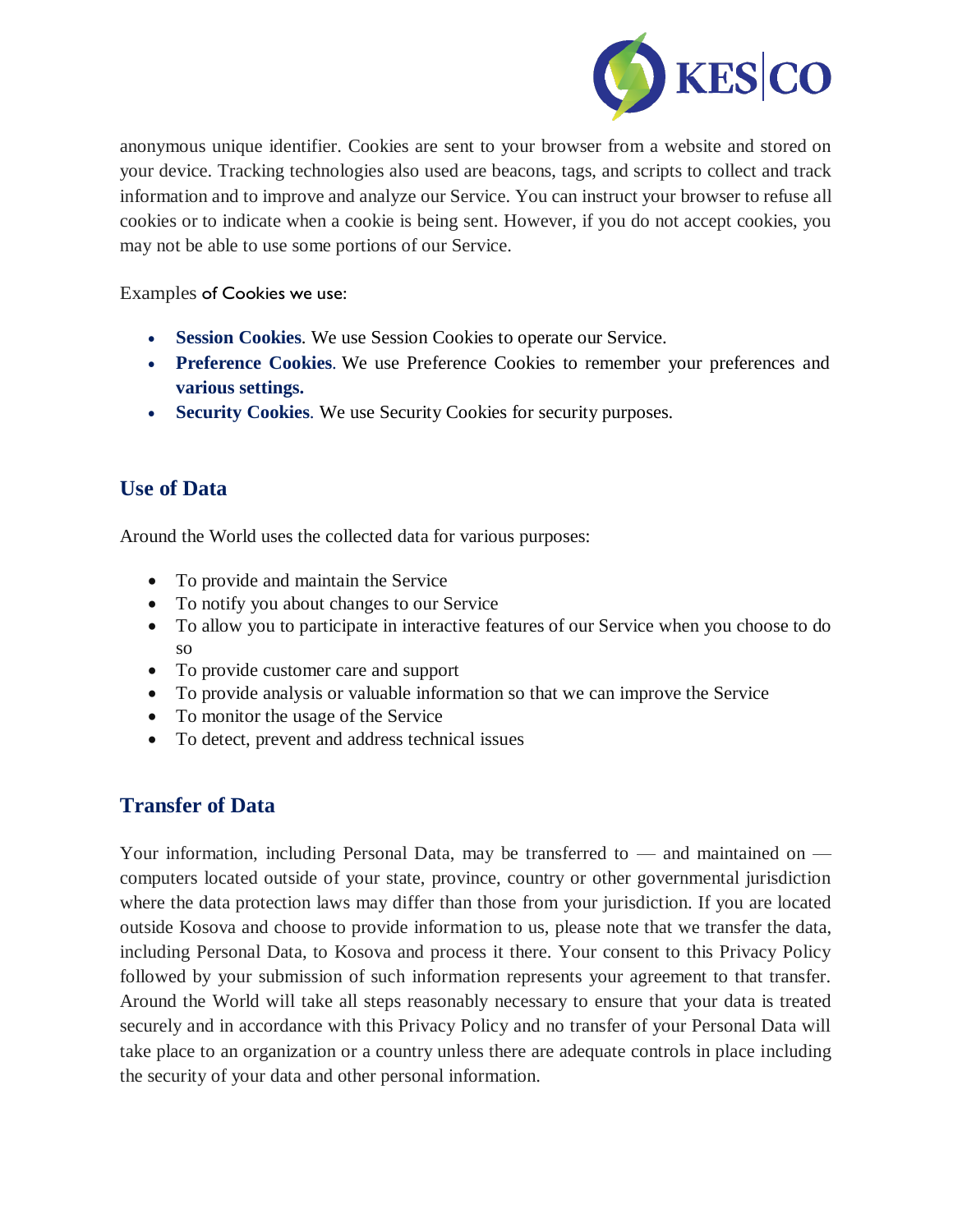

### **Disclosure of Data**

#### **Legal Requirements**

Around the World may disclose your Personal Data in the good faith belief that such action is necessary to:

- To comply with a legal obligation
- To protect and defend the rights or property of Around the World
- To prevent or investigate possible wrongdoing in connection with the Service
- To protect the personal safety of users of the Service or the public
- To protect against legal liability

## **Security of Data**

The security of your data is important to us, but remember that no method of transmission over the Internet, or method of electronic storage is 100% secure. While we strive to use commercially acceptable means to protect your Personal Data, we cannot guarantee its absolute security.

### **Service Providers**

We may employ third party companies and individuals to facilitate our Service ("Service Providers"), to provide the Service on our behalf, to perform Service-related services or to assist us in analyzing how our Service is used.These third parties have access to your Personal Data only to perform these tasks on our behalf and are obligated not to disclose or use it for any other purpose.

# **Analytics**

We may use third-party Service Providers to monitor and analyze the use of our Service.